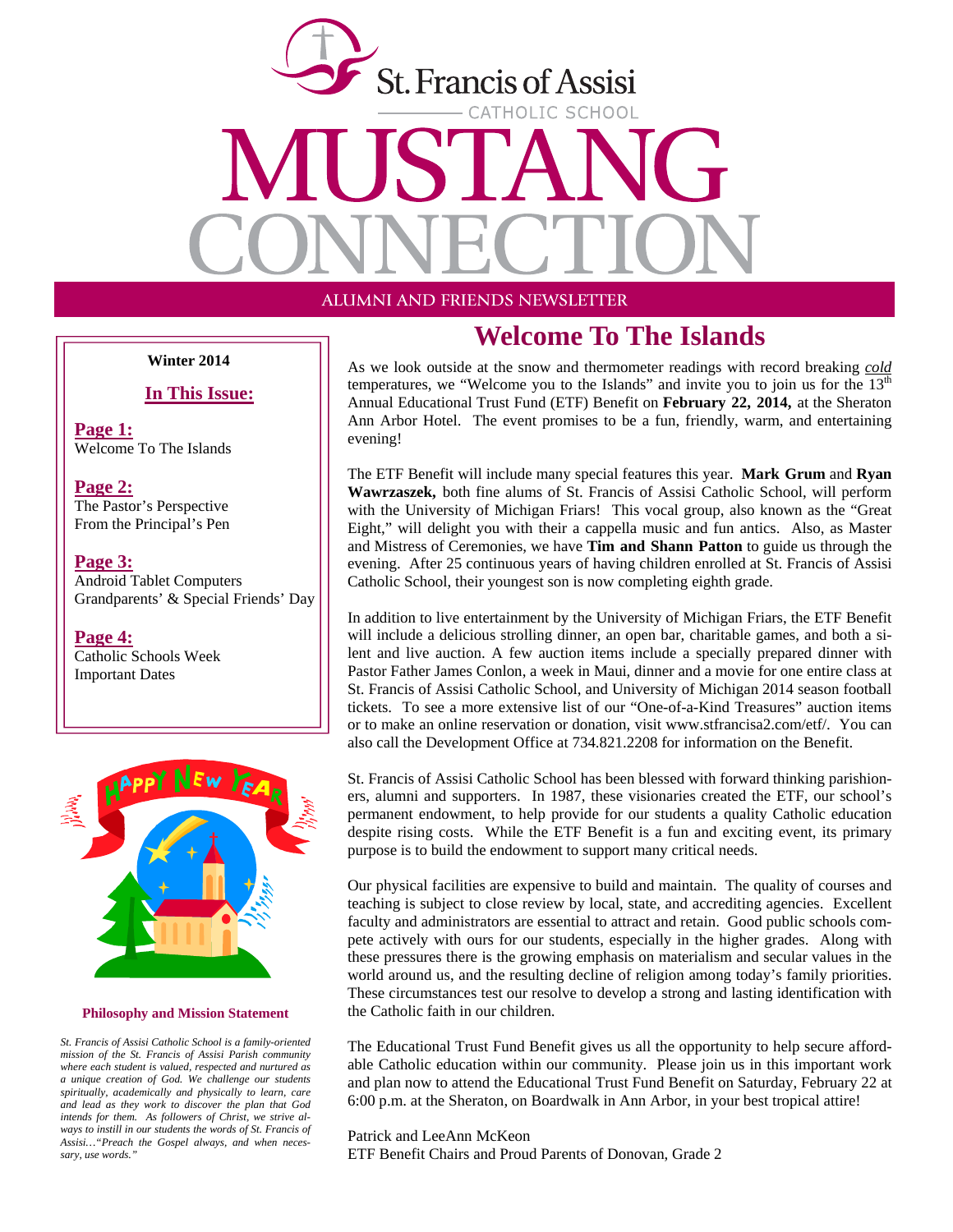# **The Pastor's Perspective**





Dear Friends,

Happy New Year! Several months have passed since I returned to St. Francis of Assisi Parish as you new Pastor. As I write this, I know time has flown by since the weather on that memorable day was 80 degrees higher than it is today! Now, in these cold winter months, I am blessed by the warmth and ever-flowing goodness of your joyful and generous hearts.

I am sincerely grateful to belong to this vibrant and faith-filled community. I also look forward to living each day with the Lord, with you. Let us bring glory to God through our spiritual journey together.

As a community of faith, we are all truly blessed by the wide variety of opportunities to witness our Catholic faith. In this New Year, please consider joining us for some prayerful time during our weekly adoration. Adoration of the Blessed Sacrament takes place on Thursdays, following the 9:15 a.m. Mass, in the main church. Among many prayers, the holy hour includes prayers for our school families and for God's blessing on our school.

Adoration is a restorative and grace-filled gift. It is an opportunity for God to enlighten our hearts and guide our steps with the light of His spirit. Spend time with the Lord and be blessed by His loving presence.

Finally, as a holy member of our school family, I invite you to invest in Catholic education at St. Francis of Assisi. I encourage you to support our Annual Appeal if you have yet to do so.

Annual Appeal proceeds help us bridge the gap between tuition charged and the actual cost of educating each student. (The variance, based on this year's budget, totals \$2,600 per pupil.) Please contribute what you can for the love of God and our students.

May this New Year nourish your spiritual life and help you reveal God's love and grace to the people you encounter.

Blessings,

Rev. Fr. James Conlon



*May the smile of God light you to glory.*   $\sim$  An Irish Blessing  $\sim$ 

# **From the Principal's Pen**





Greetings!

St. Francis of Assisi Catholic School is off to a great start this 2013-2014 school year. While enrollment is always a challenge, we are blessed to have exceptional class sizes and yet still operate in the faith-based, excellent education tradition St. Francis of Assisi Catholic School has established.

This fall we were blessed with the addition of new family members to our staff team. Their biographies and information are available through our website, at:

http://www.stfrancisa2.com/school-community/about-sc/meet-our-staff.

**Please join me in welcoming**: **Katherine Pfeiffer -** *Media Specialist*  **Sarah Stern -** *Grade 4 Math/Science- 4A*  **Megan Gainey -** *Grades 7/8 Literature & Grade 8 Religion*  **May Butsic -** *Grades K-5 Spanish* 

October brought many exciting days to our school. We celebrated the Feast of St. Francis with an afternoon jog-a-thon hosted by the Parent Teacher Group (PTG) to help raise money for tablet education at St. Francis of Assisi Catholic School. We were also blessed with a wonderful Grandparents' and Special Friends' Day. Our school was bustling with our loved ones, new, and old friends. It is always so rewarding to me to see how many truly value Catholic education and who help form our little people. St. Francis of Assisi Catholic School is truly more than a school but a family.

One special moment this fall was on November  $22<sup>nd</sup>$  when one of our dear 2nd graders, Alden Grob, was baptized. We had an all school mass and were blessed to share in his special sacrament as a school community.

We wrapped up our fall/winter season with our beautiful Christmas program. Each year I am so honored to see the many talents God has blessed our students. It truly brings me to tears as we celebrate our Savior's birth.

As the winter months are upon us, I wish you many days filled with warmth, safety, health, and joy. May you relish in the beauty God shares with us through the time with family and through our remarkable world around us. St. Francis of Assisi Catholic School is such a loving and caring community. Every day I am grateful for each of you as a part of our family.

May God bless you and your loved ones in this New Year.

Julie Fantone Pritzel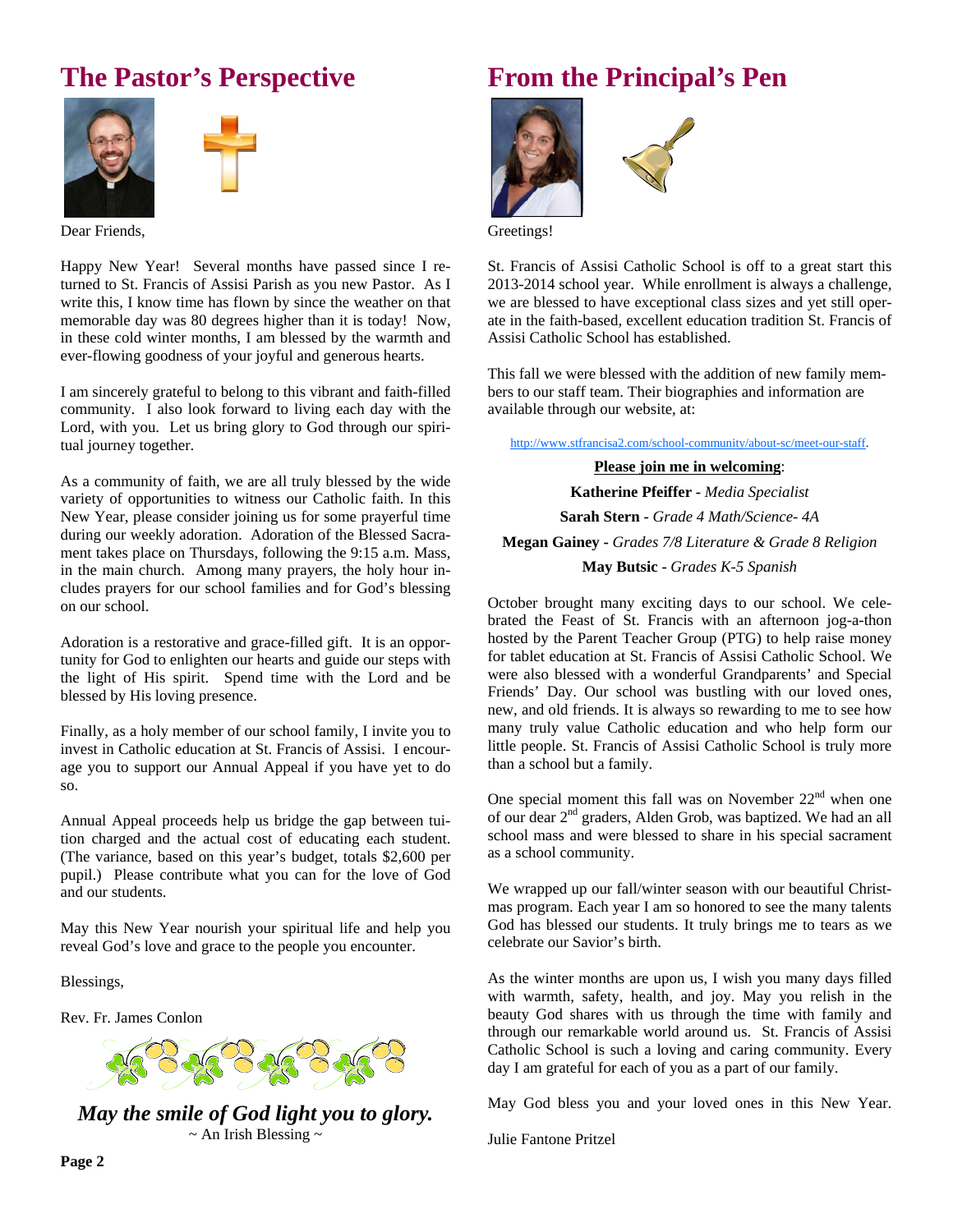### **Android Tablet Computers**

ers and two charging carts.

These tablet computers, similar to the iPad, offer flexibility in the classroom that the computer lab lacks. With the tablet computers students have a mobile option very similar to having access to a laptop, yet even easier.

In the middle school the students provide their own tablet. There they are using programs to collaborate in the science lab. They use an application developed at the University of Michigan College of Engineering called WeCollaborify. Instead of working Our  $K - 6<sup>th</sup>$  grade teachers are anxiously awaiting the arrival of independently on projects, Sister Rebecca Mierendorf leads students in project based learning and students use the tablets to collaboratively build their knowledge together, either through diagramming a concept map or drawing a frame by frame illustration.



Through the generosity of donors to the "**Miles for Mustangs**" The tablets are being used for math intervention and enrichment Parent Teacher Group (PTG) October fundraiser, St. Francis of in the lower grades. This helps students meet their full potential Assisi Catholic School has adopted a technology program that in learning and understanding math concepts. This tool is mobile includes the purchase of Android Tablet computers. With the so that students can work wherever they need to meet, whether funds raised we were able to purchase 85 tablets, protective cov- that may be in the hall, an office or a small break off group in the classroom.



the tablets which are due soon. Lower elementary teachers are looking forward to using the tablets for reading & math programs and for dedicated daily center activities. Upper elementary teachers see the value of having flexible access to the internet for research, science and math applications, and the availability to quickly assess students' prior knowledge and learning during a class. One of the greatest values to the tablet program is having mobile access to the internet and dedicated applications that allow our students and teachers flexibility for a more rich teaching and learning environment which can now happen outside the computer lab, and even outside of the classroom.

## **Grandparents' & Special Friends' Day**

**"Foundation of Faith - Family and Friends***.***"** 

On Friday, October 18, 2013, with a breakfast reception beginning at 7:45 a.m. in the Parish Activities Center, Father James, our Pastor, and Mrs. Julie Pritzel, Principal, greeted grandparents Grandparents' and Special Friends' Day concluded at the end of and special friends and thanked all for attending. These loving role models traveled from near and far to attend this heart warming, biannual event.

Following the welcome, student violinists performed, as did an assortment of children's choirs, led by teacher Mrs. Linda Opaleski. At 9:00 a.m., grandparents and special friends were dismissed to enjoy memorable and interactive classroom activities.

At 10:30 a.m., everyone gathered in the church for the most meaningful hour of the day - Mass together. Father James presided at the prayerful and joyful celebration. In his homily, Father James talked with grandparents and special friends, noting the importance of witnessing the Catholic faith as well as the love of Christ to their beloved grandchildren and friends.

St. Francis of Assisi Catholic School was a multi-generational *"We are all God's children,"* he said. *"We are a family of faith.*  family for a few hours last October. On a beautiful Friday morn-*Today we honor our Grandparents and Special Friends and*  ing, over 500 guests shared a memorable and faith-filled celebra-*thank them for their spiritual guidance and steadfast love.*  tion during Grandparents' & Special Friends' Day, themed: *Grandparents and Special Friends pass on the faith and they connect us with our heritage and our roots through time. They are our treasured and holy foundation - a blessing to each and every one of us."* 

> Mass but the memories from the wonderful day live on! Co-Chairs **Traci Coffman** and **Michelle Updike** created a "forgetme-not" celebration. May God bless and protect all of our Grandparents and Special Friends.